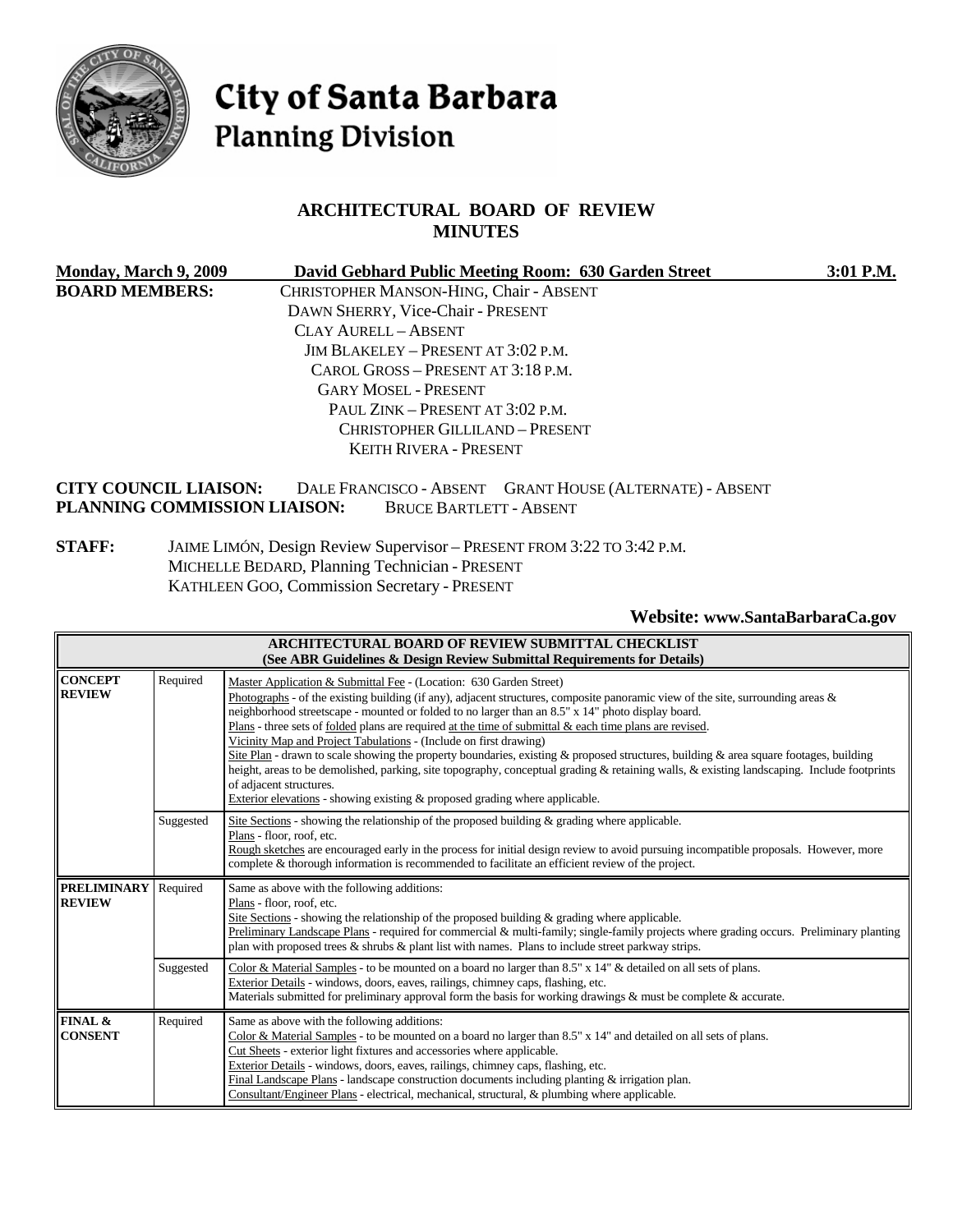#### **PLEASE BE ADVISED**

- The approximate time the project will be reviewed is listed to the left of each item. It is suggested that applicants arrive 15 minutes early. The agenda schedule is subject to change as cancellations occur. Staff will notify applicants of time changes.
- The applicant's presence is required. If an applicant is not present, the item will be postponed indefinitely. If an applicant cancels or postpones an item without providing advance notice, the item will be postponed indefinitely and will not be placed on the following Architectural Board of Review (ABR) agenda. In order to reschedule the item for review, a rescheduling fee will be paid and the applicant must fill out and file a Supplemental Application Form at 630 Garden Street (Community Development Department) in addition to submitting appropriate plans.
- All approvals made by the ABR are based on compliance with Municipal Code Chapter 22.68 and with adopted ABR guidelines. Some agenda items have received a mailed notice and are subject to a public hearing.
- The ABR may grant an approval for any project scheduled on the agenda if sufficient information has been provided and no other discretionary review is required. Substitution of plans is not allowed, if revised plans differing from the submittal sets are brought to the meeting, motions for preliminary or final approval will be contingent upon staff review for code compliance.
- The Board may refer items to the Consent Calendar for Preliminary and Final Architectural Board of Review approval.
- Concept review comments are valid for one year. A Preliminary approval is valid for one year from the date of the approval unless a time extension has been granted. A Final approval is valid for two years from the date of final action unless a time extension has been granted or a Building Permit has been issued.
- Decisions of the ABR may be appealed to the City Council. For further information on appeals, contact the Planning Division Staff or the City Clerk's office. Appeals must be in writing and must be filed with the City Clerk at City Hall, 735 Anacapa St. within ten (10) calendar days of the meeting at which the Board took action or rendered its decision.
- **AMERICANS WITH DISABILITIES ACT:** In compliance with the Americans with Disabilities Act, if you need special assistance to gain access to, comment at, or participate in this meeting, please contact the Planning Division at 805-564-5470. If possible, notification at least 48 hours prior to the meeting will enable the City to make reasonable arrangements in most cases.
- **AGENDAS, MINUTES and REPORTS**: Copies of all documents relating to agenda items are available for review at 630 Garden St. and agendas and minutes are posted online at [www.SantaBarbaraCa.gov/](http://www.santabarbaraca.gov/)abr. **Materials related to an item on this agenda submitted to the ABR after distribution of the agenda packet are available for public inspection in the Community Development Department located at 630 Garden St., during normal business hours.** If you have any questions or wish to review the plans, please contact Michelle Bedard, at (805) 564-5470 between the hours of 8:30 a.m. to 4:00 p.m., Monday through Thursday, and every other Friday, or by email at [mbedard@santabarbaraca.gov](mailto:mbedard@santabarbaraca.gov). Please check our website under City Calendar to verify closure dates.

#### **LICENSING ADVISORY:**

The Business and Professions Code of the State of California and the Municipal Code of the city of Santa Barbara restrict preparation of plans for certain project types to licensed professionals. Applicants are encouraged to consult with Building and Safety Staff or Planning Staff to verify requirements for their specific projects.

Unlicensed persons are limited to the preparation of plans for:

- $\triangleright$  Single or multiple family dwellings not to exceed four (4) units per lot, of wood frame construction, and not more than two stories and basement in height;
- $\triangleright$  Non-structural changes to storefronts; and,
- $\blacktriangleright$  Landscaping for single-family dwellings, or projects consisting solely of landscaping of not more than 5,000 square feet.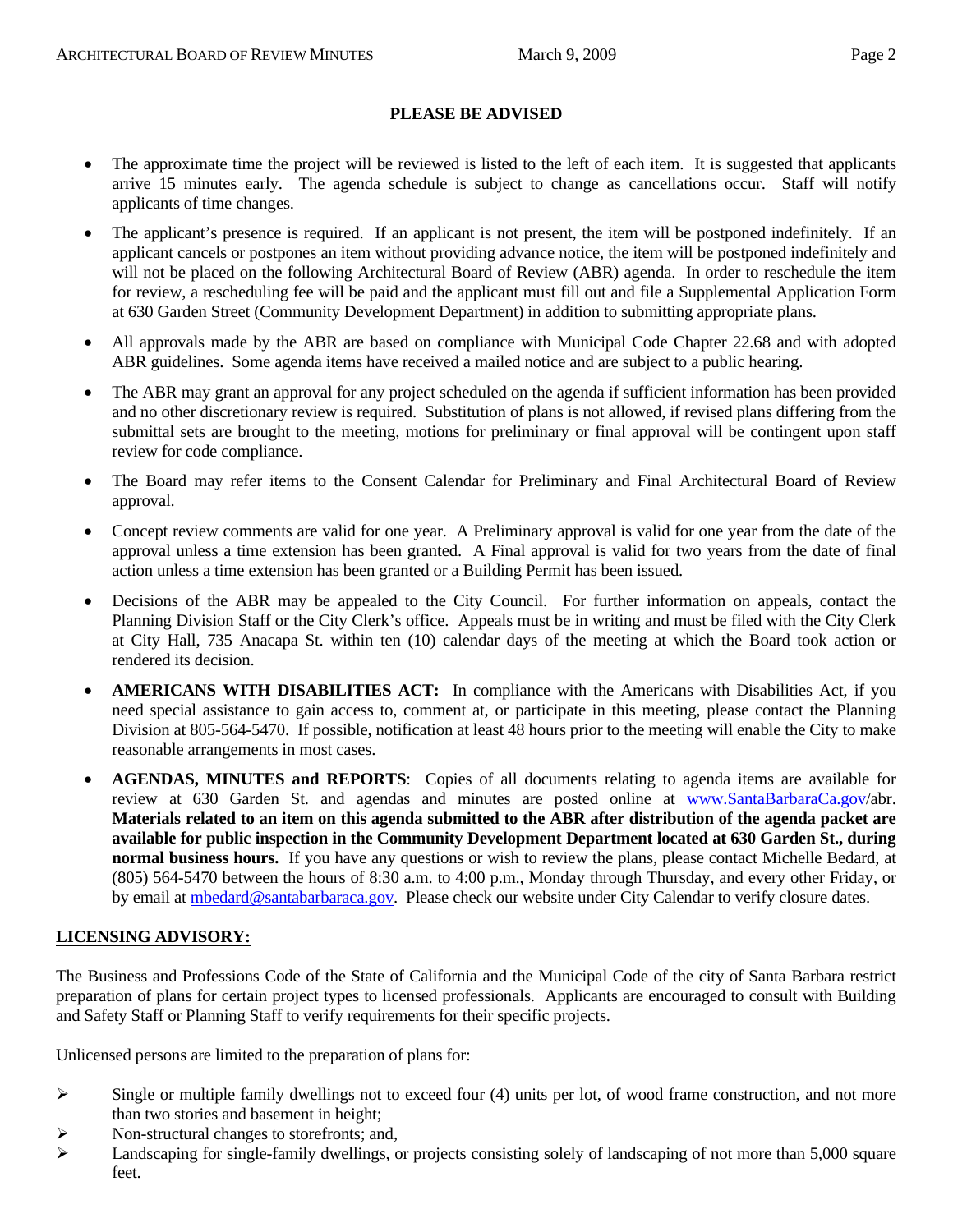#### **NOTICE:**

- 1. That on Thursday, March 5, 2009 at 4:00 p.m., this Agenda was duly posted on the indoor and outdoor bulletin boards at the Community Development Department, 630 Garden Street, and online at [www.SantaBarbaraCa.gov/abr.](http://www.santabarbaraca.gov/abr)
- 2. This regular meeting of the Architectural Board of Review will be broadcast live on City TV-18, or on your computer via <http://www.santabarbaraca.gov/Government/Video/> and then clicking City TV-18 Live Broadcast. City TV-18 will also rebroadcast this meeting in its entirety on Wednesday at 8:00 a.m. on Channel 18. An archived video copy of this meeting will be viewable on computers with high speed internet access the following Wednesday at [www.santabarbaraca.gov/abr](http://www.santabarbaraca.gov/abr) and then clicking *Online Meetings.*

# **CALL TO ORDER.**

The Full Board meeting was called to order at 3:01 p.m.

# **ROLL CALL:**

| Members present: | Sherry, Mosel, Zink, Gross, Blakely, Rivera, and Gilliland. |
|------------------|-------------------------------------------------------------|
| Members absent:  | Manson-Hing and Aurell.                                     |
|                  |                                                             |

Staff present: Jaime Limón, Bedard and Goo.

# **GENERAL BUSINESS:**

A. Public Comment:

No public comment.

- B. Approval of Minutes:
	- Motion: Approval of the minutes of the Architectural Board of Review meeting of February 23, 2009, as amended. Action: Mosel/Rivera, 6/0/0. Motion carried. (Manson-Hing/Gross/Aurell absent).
- C. Consent Calendar:
	- Motion: Ratify the Consent Calendar of March 2, 2009. The Consent Calendar was reviewed by Clay Aurell.

Straw vote regarding March 2, 2009, Consent Item G. 501 Ninos Drive:

How many Board members feel that a 6'-0" black vinyl-coated chain-link fence in the Dwight Murphy location, in lieu of the proposed galvanized fencing, is sufficient and approvable; with the additional condition that the Board reserves the right to review within five years any future landscaping along the fence in the Dwight Murphy location? 6/0 (unanimous).

The board added the condition b) to Item G. 501 Ninos Dr. To add screening landscaping along the fence at the Dwight Murphy location, within the next five years.

Action: Gilliland/Rivera, 6/0/0. Motion carried. (Manson-Hing/Aurell/Gross absent).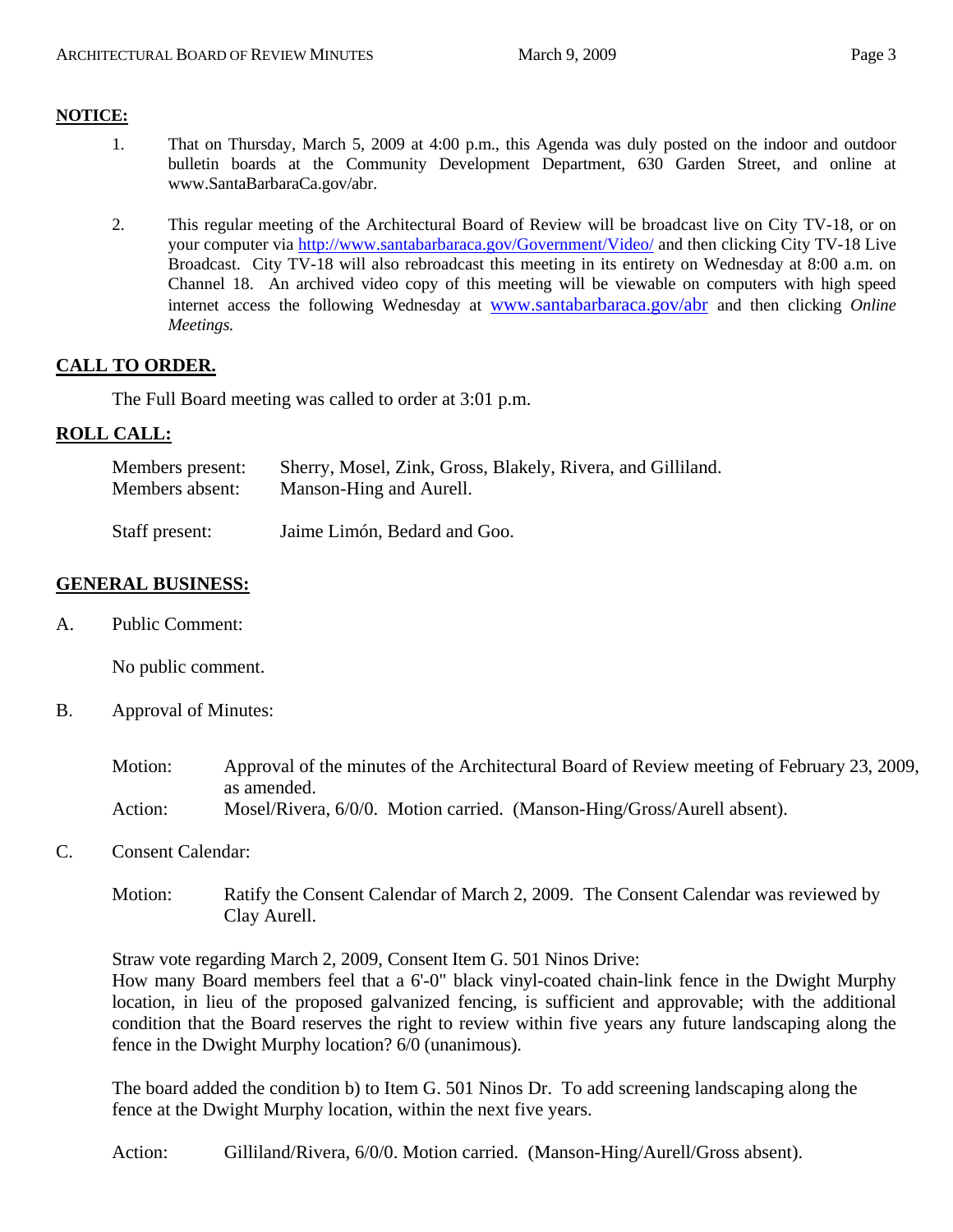The following Consent Calendar of March 9, 2009, was ratified at the end of the meeting:

Motion: Ratify the Consent Calendar of March 9, 2009. The Consent Calendar was reviewed by **Gary Mosel**, with the exception of the landscaping for Items A, D, E and F, as reviewed by **Carol Gross.**

Action: Gross/Blakeley, 7/0/0. Motion carried. (Manson-Hing/Aurell absent).

D. Announcements, requests by applicants for continuances and withdrawals, future agenda items, and appeals.

Ms. Bedard reported that Board members Manson-Hing and Aurell will be absent from the meeting.

E. Subcommittee Reports.

Member Sherry reported on the Joint Advisory Boards Luncheon, and that the liaison representatives from the Parks and Recreation Committee, Historic Landmarks Committees, Transportation Circulation Committee, and the Airport Committee were also in attendance where inter-liaison communication issues were discussed.

Board member Sherry suggested a future ABR agendized discussion items: 1) establishing a liaison policy with the other advisory boards, and 2) the need to further define the building compatibility criteria.

F. Possible Ordinance Violations.

Member Rivera reported that two weeks ago on San Remo Street, the block east of Hope Avenue, several mature City street trees were cut down and removed without public notice by the City's Parks and Recreation Department. Tim Downey, Urban Forest Superintendent for the City of Santa Barbara reported that it is the Park and Recreation Committee policy to post a notice on all trees, subject for removal, 10 days prior to each review hearing of consideration for removal; however on occasions the notices on such trees may be removed unbeknown to staff, in such case if identified staff will replace the notices. Mr. Limon also reported that the Ordinance Committee will be carefully reviewing governing Ordinances to consider additional fines for tree removals, and possibly expand the public noticing requirement.

Member Mosel requested staff clarification if the Arts Committee may be reviewing whether a Statue of Liberty is under consideration to be established at the end of the City's harbor area, and if the placement of such a statue comes under the purview of the Board's review. Mr. Limon stated that such a public statue would be first be reviewed by the Visual Arts in Public Places (VAPP) Subcommittee, and if proposed outside the El Pueblo Viejo Landmark District, it would then come before the Board for consideration.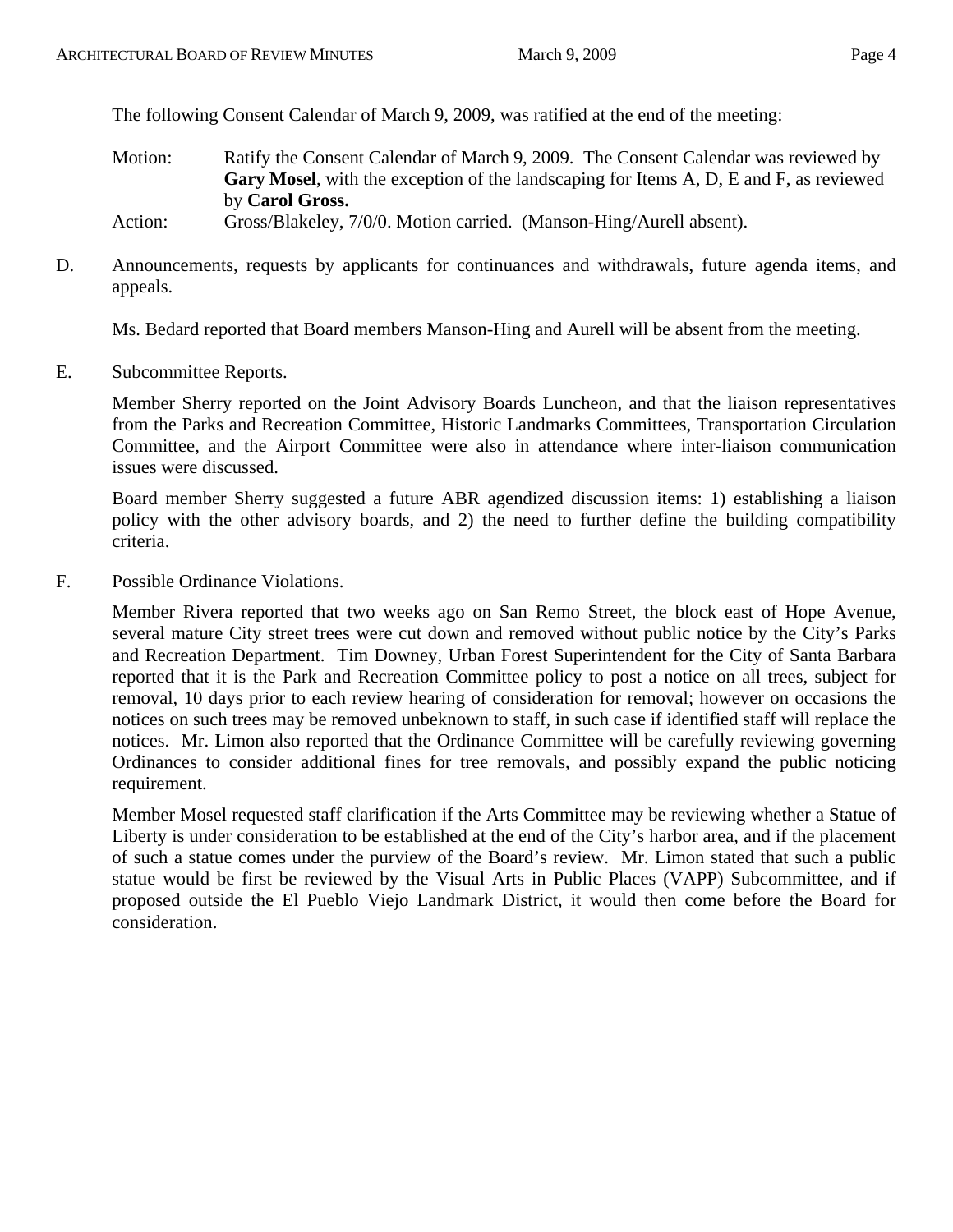#### **FINAL REVIEW**

#### **1. 100 W ANAPAMU ST C-2 Zone**

|                                       | Assessor's Parcel Number: 037-052-0RW |
|---------------------------------------|---------------------------------------|
| <b>Application Number:</b>            | MST2005-00619                         |
| Owner:                                | City of Santa Barbara                 |
| Applicant:                            | Lisa Arroyo, Project Engineer         |
| Architect:                            | <b>Conceptual Motion</b>              |
| Landscape Architect: Earthform Design |                                       |

(West Downtown Improvement Project proposal to install pedestrian lighting, repair sidewalks, and enhance intersections with curb extensions and crosswalks. Also proposed is new landscaping for the 0-400 blocks of West Anapamu and West Ortega Streets. This project will be reviewed by both the Architectural Board of Review and the Historic Landmarks Commission.)

#### **(Final Approval of architecture granted 2/23/09. Final Approval of landscaping is requested.)**

(3:42)

Present: Lisa Arroyo, Project Engineer for the City of Santa Barbara; Sam Maphis, Landscape Architect; and Peter Doctors, Traffic Engineer for the Transportation Operations Division/City of Santa Barbara.

Public comment opened at 3:58. As no one wished to speak, public comment was closed.

An opposition letter from Paula Westbury was acknowledged by the Board.

# **Motion: Continued indefinitely for landscaping to return to Consent Review with the following comments:**

LANDSCAPING:

- 1) The Board appreciates a 40-foot site clearance as opposed to a 75-foot site clearance.
- 2) The Board looks forward to seeing tree varieties with slender trunks that may be incorporated into the intersection areas.
- 3) The Board looks forward to a revised bulb-out planting scheme to incorporate plants to be taller than 8-inches, with a waiver.
- 4) On plan sheet #L3, show missing tree at intersection.

Action: Gross/Rivera, 6/0/0. Motion carried. (Manson-Hing/Aurell/Zink absent).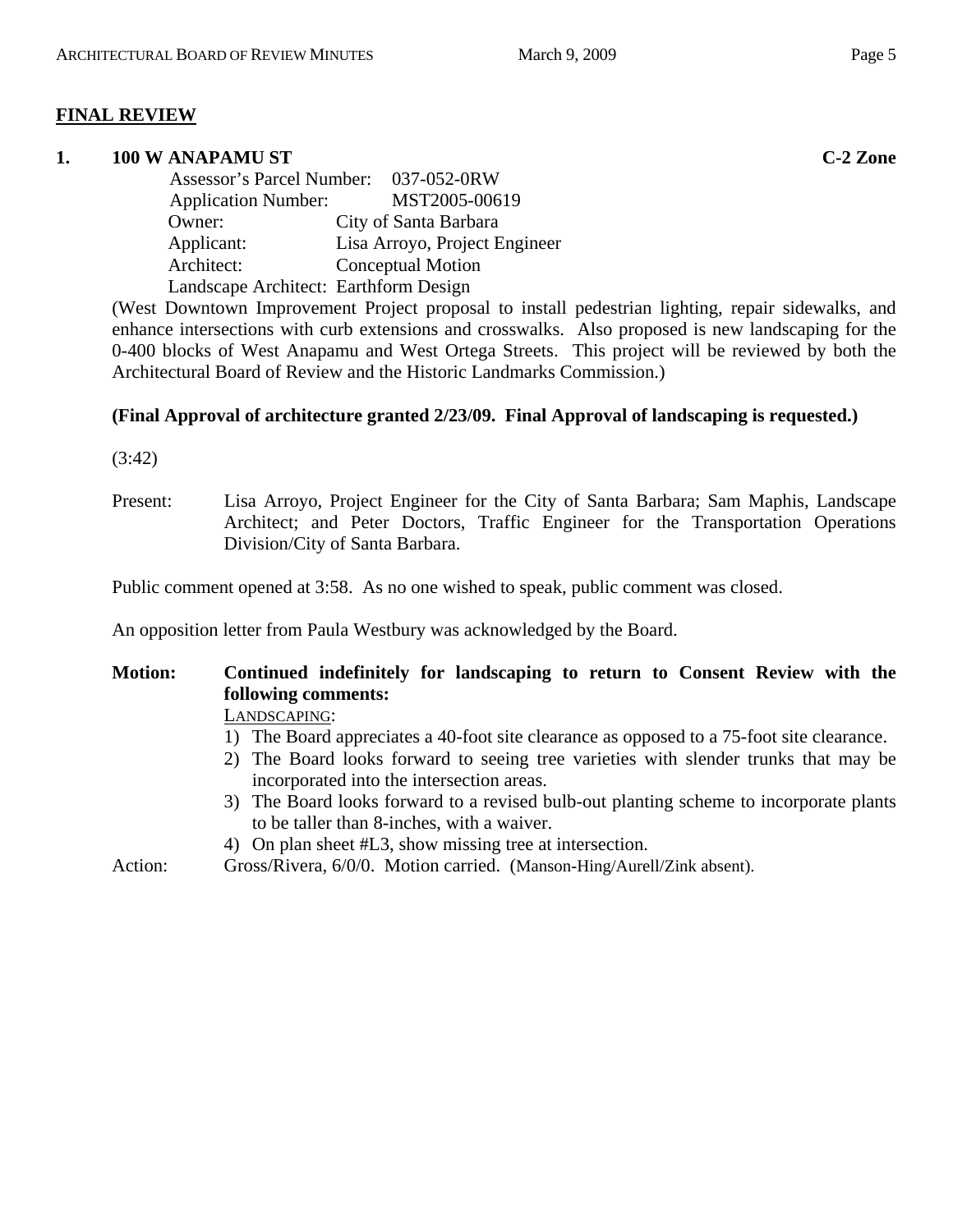#### **FINAL REVIEW**

#### **2.** 601 E MICHELTORENA ST **C-O** Zone

| Assessor's Parcel Number: 027-270-030 |                                           |
|---------------------------------------|-------------------------------------------|
| <b>Application Number:</b>            | MST2003-00827                             |
| Owner:                                | Santa Barbara Cottage Hospital Foundation |
| Agent:                                | Ken Marshall                              |
| Architect:                            | Cearnal, Andrulaitis, LLP                 |
|                                       |                                           |

(The Santa Barbara Cottage Hospital Foundation Workforce Housing Project will remove the former St. Francis Hospital complex, including the main hospital, convent, central plant, and other ancillary structures and construct 115 residential condominiums that will cover approximately 5.94 acres of the 7.39 acre site. Eighty-one of the units will be sold to Cottage Hospital employees at prices within the City's structure for affordable units and 34 units will be sold at market rates. The project will provide approximately 265 parking spaces, including 254 parking spaces for the 115 condominium units and 11 spaces for the Villa Riviera facility. The project was approved by the Planning Commission on September 21, 2006 (Resolution No. 039-06), and by the City Council on December 19, 2006 (Resolution No. 06-103), and April 29, 2008 (Resolution No. 08-038).)

#### **(Final Approval is requested.)**

(4:17)

Present: Joe Andrulaitis, Architect; Katie O'Reilly-Rogers, Landscape Architect; and Irma Unzueta, Project Planner.

Public comment opened at 4:58 p.m.

An opposition letter from Paula Westbury was acknowledged by the Board.

Tony Fischer, on behalf of St. Francis Friends and Neighbors, opposition; requested: larger plans, Historic Landmarks Commission (HLC) review, confirmation of American Disabilities Act (ADA) review, revised Tentative Subdivision Map Grading Plan, recent changes to landscape plan and layout for impact to neighborhood and ingress/egress.

Public comment closed at 5:01 p.m.

Chair Sherry confirmed that the HLC will review the monument before Final Approval is given to the project by the Board. The applicant clarified that the public has ADA access to the park, that the submitted grading plan would be the same grading plan submitted for the Tentative Parcel Map, and that per the project's Conditions of Approval, HLC did a courtesy review of the entire project. The Chair also clarified that the ADA requirement details on the site are reviewed and checked by the Building and Safety Division during Plan Check Review of the project.

Straw vote: How many of the Board feel it is more appropriate design solution to relocate the gazebo structure with the right proportion and detailing to the corner of Micheltorena and Salsipuedes Streets? 5/2 (passed).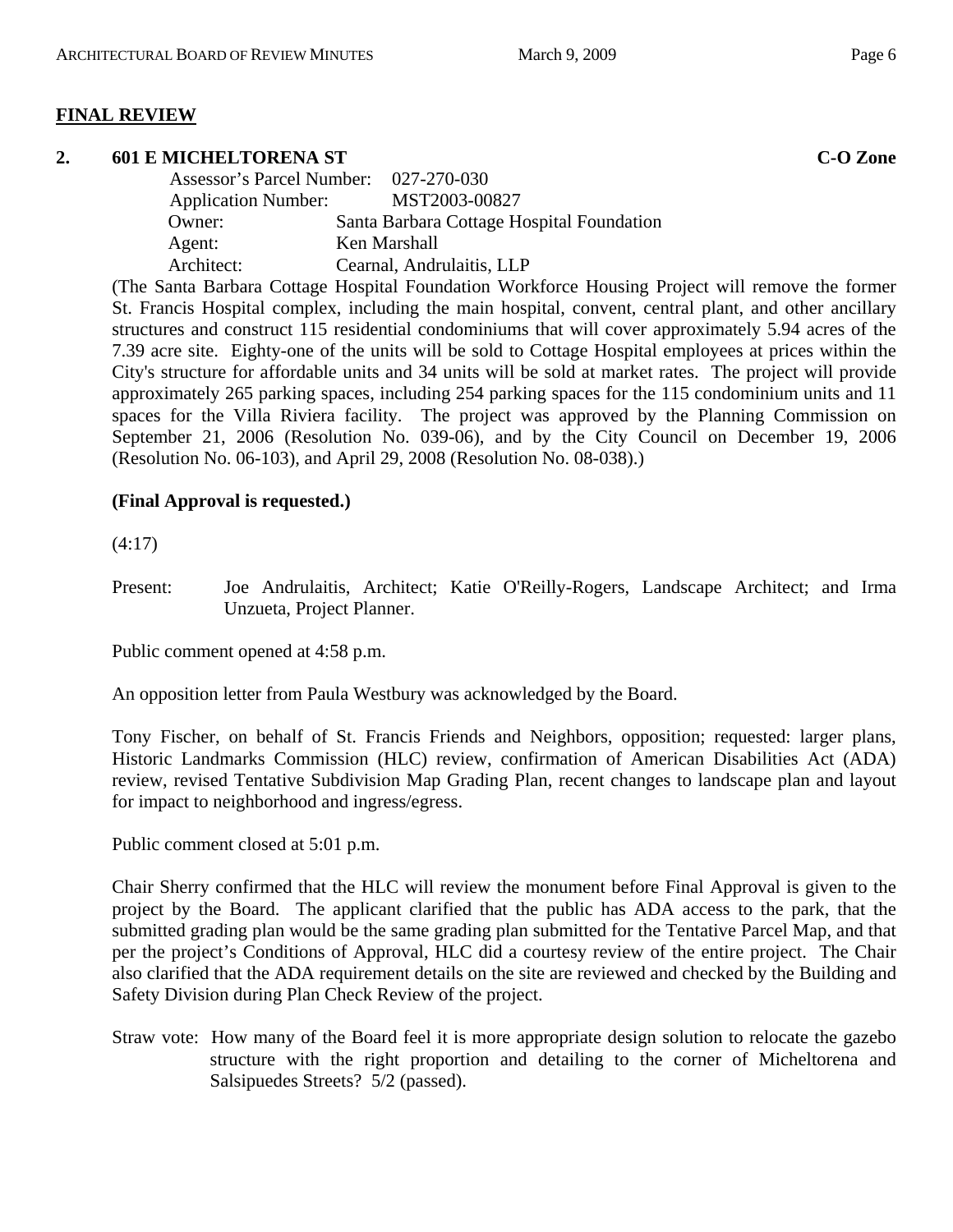# **Motion: Continued indefinitely to the Historic Landmarks Committee and to return to Full Board, with the following comments:**

# ARCHITECTURE:

1) The chimneys in Building O are to be stone to match the stone detailing.

LANDSCAPING:

- 1) Add the street trees to the landscape plans.
- 2) Add conversational seating areas for public use.
- 3) The Board preferred the authentic circular curved stone stair option for the stairs that lead to the lawn at the base of the main walkway.
- 4) The plans are to reflect that the existing stone wall is to be cut architecturally according to the construction of the stairs, if feasible.
- 5) Restudy the palm trees at the corner of Micheltorena and Salsipuedes Streets.
- 6) Restudy the height of the plantings to deter pedestrians from trampling the vegetation.
- 7) Restudy and revise the park lighting.
- 8) Add the benches in the center lawn area between Buildings C2 and C3 to the plans.
- 9) The wrought iron gazebo should be restudied for proportion and authentic detailing.
- 10) The Board defers to the Historic Landmark Commission for comments on the location and design of the commemorative display design; the design will be approved by ABR and the specific text is to be approved by HLC.
- 11) A majority of the Board prefers the commemorative plaque stand be placed at the corner of Micheltorena and Salsipuedes Streets and not on the upper lawn area.
- 12) One Board member preferred that the applicant restudy the commemorative display design to be incorporated into the stone wall rather than a separate monument stand.

Action: Mosel/Gross, 7/0/0. Motion carried. (Manson-Hing/Aurell absent).

# **\*\*\* THE BOARD RECESSED AT 5:33 P.M. AND RECOVENED AT 5:56 P.M. \*\*\***

#### **PRELIMINARY REVIEW**

#### **3. 120 S HOPE AVE H-123 C-2/SD-2 Zone**

 Assessor's Parcel Number: 051-010-014 Application Number: MST2008-00550 Owner: Patricia S. Nettleship, Trustee Owner: The Macerich Company Applicant: The Conceptual Motion Company Business Name: Yves Delorme

(Proposal for a facade remodel to an existing tenant space (H123) at the La Cumbre Plaza. The proposal includes a new entry element, new paint, shutter detailing, and awnings.)

#### **(Project requires compliance with the La Cumbre Plaza Tenant Design Criteria.)**

(5:56)

Present: Ryan Mills, Architect/The Conceptual Motion Company.

Public comment opened at 6:04 p.m. As no one wished to speak, public comment was closed.

An opposition letter from Paula Westbury was acknowledged by the Board.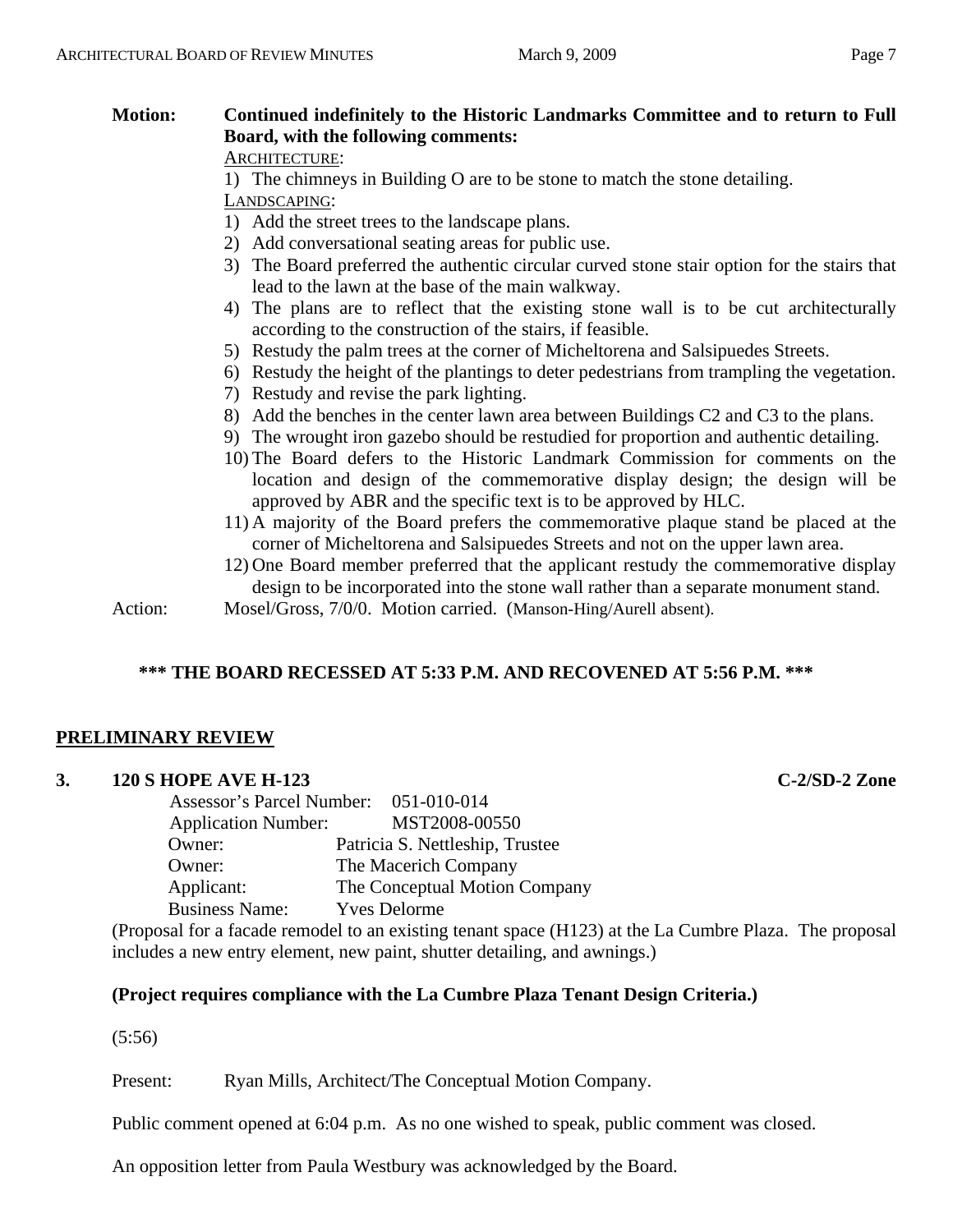#### **Motion: Continued indefinitely to the Full Board with the following comments:**  ARCHITECTURE:

- 1) The design is going in right direction.
- 2) Center the arched opening with the store entry.
- 3) Study the parking lot entry door to be recessed similar to the main entry.
- 4) Correct plans to reflect the proposed design as presented in the prospective drawing.
- 5) The plan should reflect the adjacent storefront to the interior with regard to the canopy and plan view.

LANDSCAPING:

- 1) Incorporate in-ground planting wherever possible, especially on either side of the main entry way.
- Action: Gross/Zink, 7/0/0. Motion carried. (Manson-Hing/Aurell absent).

# **CONCEPT REVIEW - CONTINUED ITEM**

#### **4. 128 ANACAPA ST OC/SD-3 Zone**

| Assessor's Parcel Number:  | 033-083-022       |
|----------------------------|-------------------|
| <b>Application Number:</b> | MST2007-00515     |
| Owner:                     | James B. McDonald |
| Architect:                 | Joe Ewing         |

(Proposal to construct two new four-story residential condominiums on a 5,000 square foot lot. Unit A is three-bedroom 2,798 square feet with an attached 445 square foot two-car garage. Unit B is threebedroom 2,948 square feet with an attached 456 square foot two-car garage. The project requires Staff Hearing Officer Review for a Tentative Subdivision Map and Coastal Development Permit.)

#### **(Second Concept Review. Comments only; Project requires Environmental Assessment and Staff Hearing Officer Review for a Tentative Subdivision Map and Coastal Development Permit.)**

(6:18)

Present: Joe Ewing, Architect; Leo Brinkley, and James B. McDonald, Owner.

Public comment opened at 6:38 p.m.

Joseph Garred, adjacent property owner, encouraged neighborhood development, but expressed concern regarding the proposed four story massing and privacy issues for his property.

An opposition letter from Paula Westbury was acknowledged by the Board.

Public comment closed at 6:41 p.m.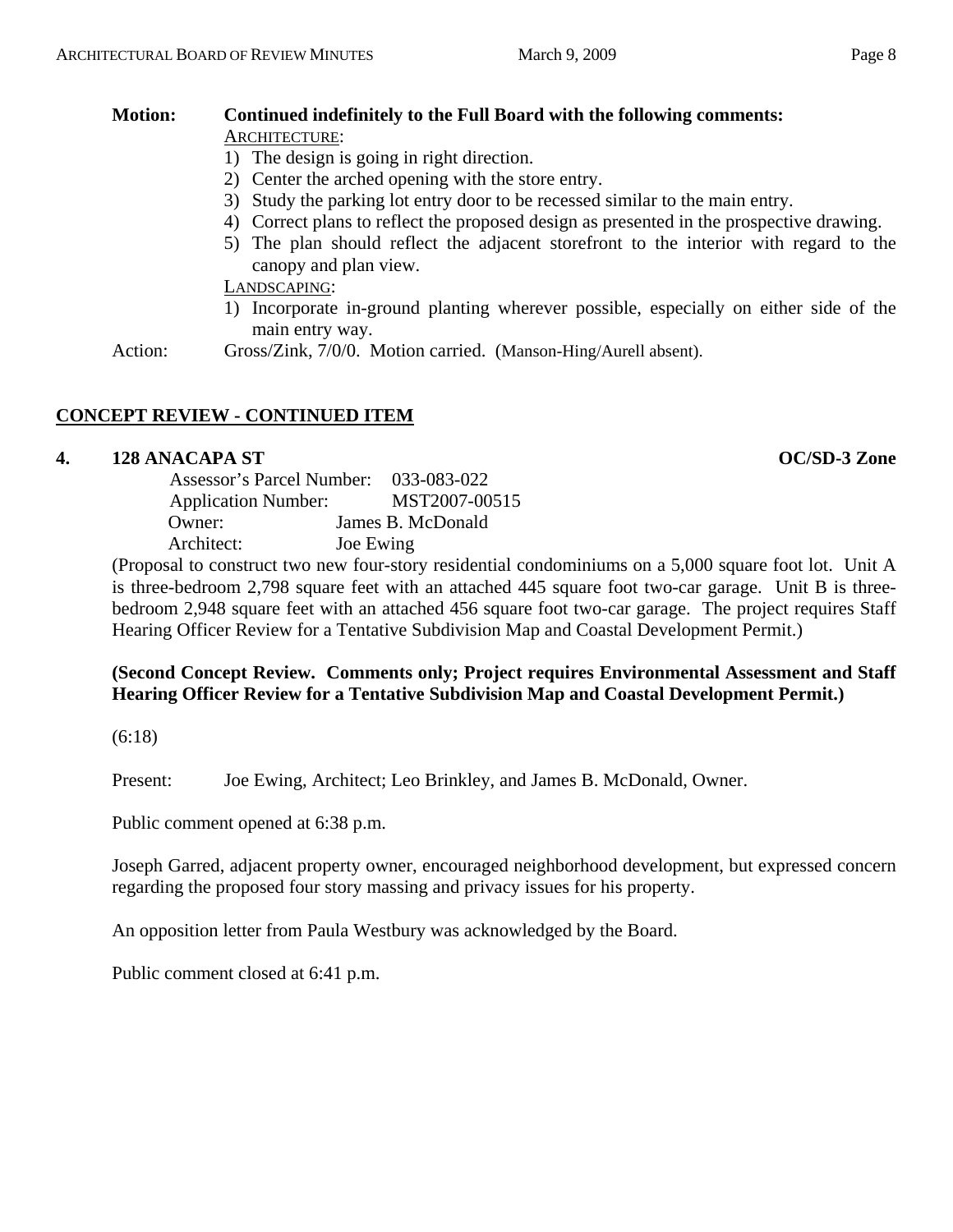# **Motion: Continued indefinitely to return to Full Board with the following comments:**  ARCHITECTURE:

- 1) The mass, bulk, and scale of the project is still aggressive. The applicant is to study ways to substantially reduce the project, including reducing the plate heights.
- 2) The roof decks, the elevator, and stair tower are exacerbating the overall height of the building. Applicant to restudy ways to reduce the overall height.
- 3) Show on the plans the 45-foot maximum height limits on the sections and elevations.
- 4) Verify with the Building and Safety Division the zero lot line requirements of Building Code which may significantly impact how the windows are addressed.
- 5) The Board will continue to look forward to further refinement of the architectural style and detailing.

LANDSCAPING:

1) Reduce the width of the curb cut to minimize hardscape along Anacapa Street and maximize the landscaping opportunities.

Action: Gross/Blakeley, 7/0/0. Motion carried. (Manson-Hing/Aurell absent).

# **CONCEPT REVIEW - NEW ITEM: PUBLIC HEARING**

# **5. 5 S NOPAL ST M-1 Zone**

| Assessor's Parcel Number: 017-163-006 |                 |
|---------------------------------------|-----------------|
| <b>Application Number:</b>            | MST2009-00075   |
| Owner:                                | Martin Anguiano |
| Applicant:                            | Peter Kretzu    |

(A concept review for a proposed new one-story 1,920 square foot manufactured Rockford Steel commercial warehouse/storage building on an existing 4,400 square foot lot. The current use is an unimproved contractor's storage lot. The proposal includes four new on-site parking spaces and site landscaping. The project requires Development Plan Approval Findings by the Architectural Review Board for 1,920 square feet of new commercial square footage.)

#### **(Concept Review. Comments Only; Project requires Environmental Assessment and Development Approval Findings.)**

(7:09)

Present: Peter Kretzu, Applicant.

Staff commented that the landscaping plans require a professional landscape architect.

Public comment opened at 7:19 p.m.

Sally Vasquez, adjacent neighbor (also submitted photos), opposition: expressed concerns regarding the blockage of entrance and egress to/from her property driveway, the project's lack of sufficient parking area, and the parking of vehicles on neighborhood sidewalks and streets.

An opposition letter from Paula Westbury was acknowledged by the Board.

Public comment closed at 7:23 p.m.

Straw vote: How many of the Board find a metal building acceptable at this location with reduction of the plate height and adequate landscape screening? 4/3 (passed).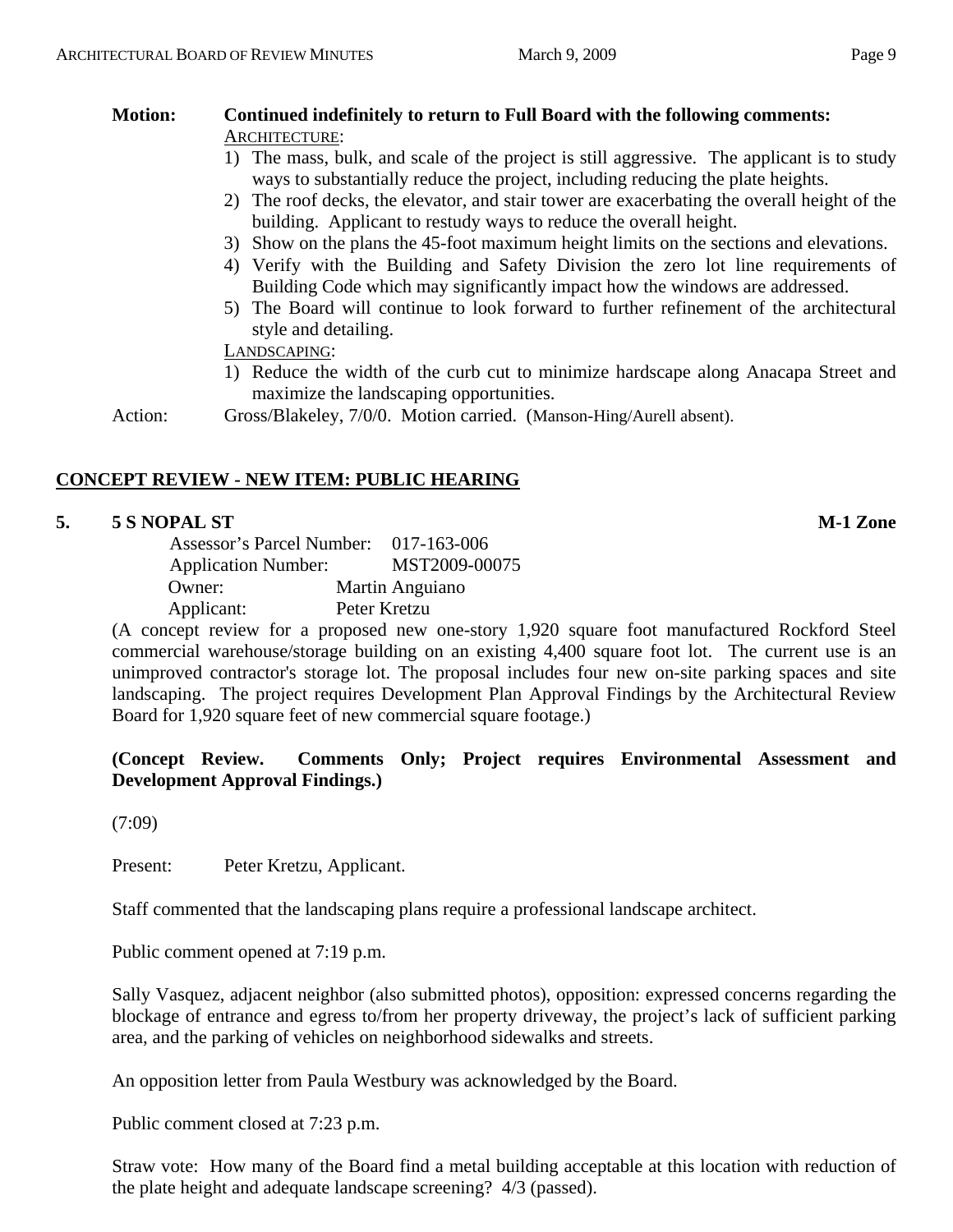#### **Motion: Continued indefinitely to return to Full Board with comments:**  ARCHITECTURE: 1) A majority of the Board feel that a metal building could be found to be appropriate on this site. 2) Applicant needs to return with information regarding conformance to Building Codes for adjacencies to property lines and type of construction. 3) Return with a color and material board. 4) Return with examples of existing pre-manufactured buildings in the area of the proposed development. 5) Two members of the Board expressed concern with visibility of the proposed project from U.S. Highway 101. Applicant to return with photographs taken from the freeway at (toward) the proposed development. LANDSCAPING:

1) Provide tall slender screening landscape vegetation in the south planter along the south property line.

Action: Rivera/Gilliland, 6/1/0. Motion carried. (Mosel opposed, Manson-Hing/Aurell absent).

#### **ADJOURNMENT:**

**The Full Board meeting adjourned at 7:51 p.m.**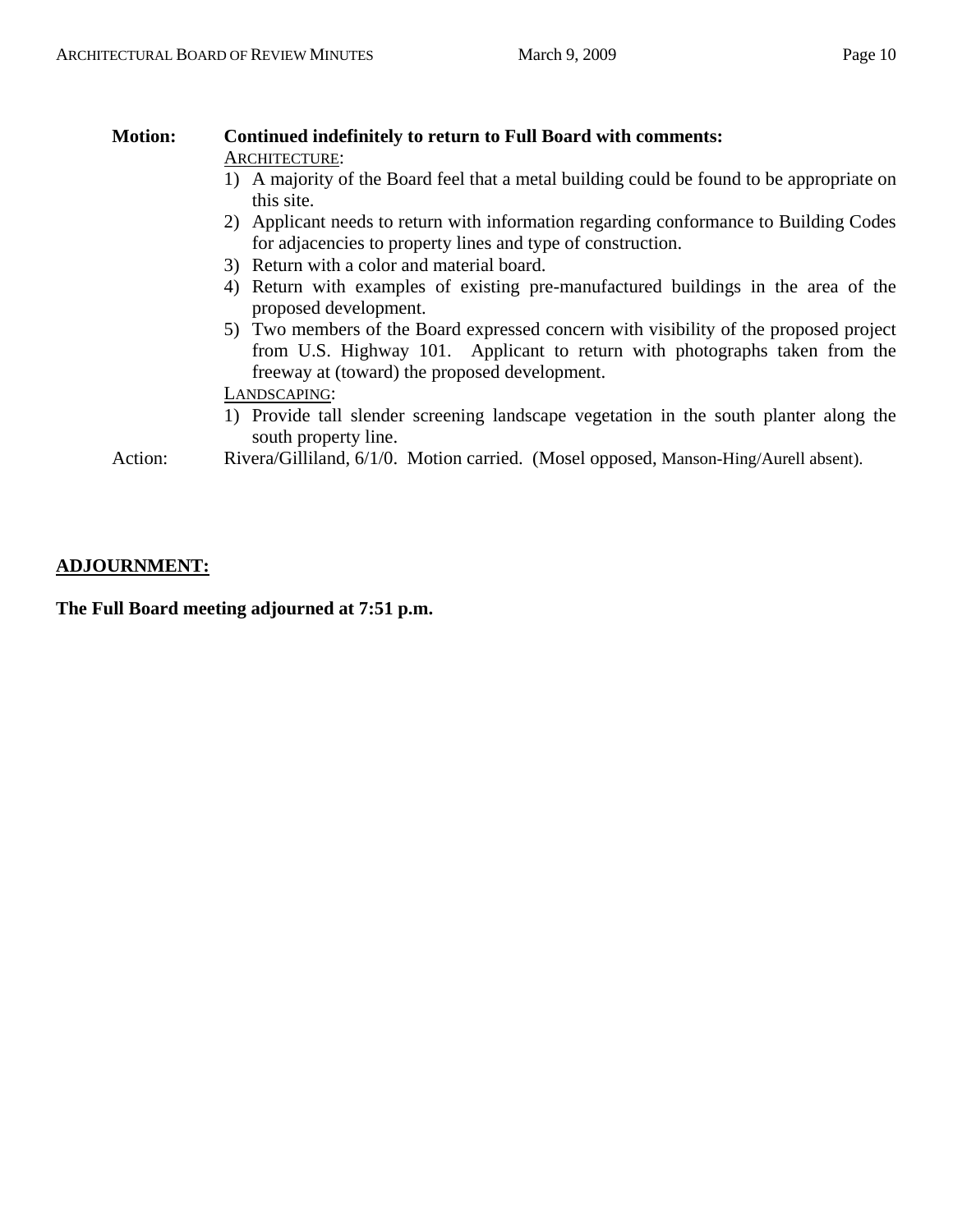# **CONSENT CALENDAR**

# **REFERRED BY FULL BOARD**

#### A. 633 DE LA VINA ST **R-3 Zone**

| Assessor's Parcel Number:  | 037-121-007                        |
|----------------------------|------------------------------------|
| <b>Application Number:</b> | MST2008-00443                      |
| Owner:                     | Housing Authority of Santa Barbara |
| Architect:                 | <b>Christine Pierron</b>           |
|                            |                                    |

(Proposal for an exterior remodel and site improvements to an existing 8-unit affordable apartment complex on an 8,500 square foot lot in the R-3 Zone. There are eight existing uncovered parking spaces to remain on the parcel. Building improvements include a new entry surround, new windows and balconies, new entry porches, and new plaster finish. Site improvements include a new trash enclosure with trellis relocated out of the setback, raising finished grade with new upgraded materials, new entry stairs and accessible ramp, new 42 inch high plaster block wall, and changing the parking lot finish to permeable pavers and colored concrete. The project requires Staff Hearing Officer Review for a modification for the new entry surround which extends into the required front setback.)

#### **(Preliminary Approval is requested. Project requires compliance with Staff Hearing Officer Resolution No. 009-09.)**

A letter in opposition from Paula Westbury was acknowledged.

**Preliminary and Final Approval of architecture as submitted; and Final Approval of landscaping as noted, with additional landscaping in parkway.** 

# **CONTINUED ITEM**

# **B. 1906 CLIFF DR C-P/R-2 Zone**

| Assessor's Parcel Number:  | 035-141-008                  |
|----------------------------|------------------------------|
| <b>Application Number:</b> | MST2008-00493                |
| Owner:                     | <b>McDonalds Corporation</b> |
| Architect:                 | Cearnal Andrulaitis          |
| Owner:                     | Levon Investments/Invested   |

(Proposal to abate violations of ENF2008-01014 and permit "as-built" roof top equipment, including the replacement of duct work, exhaust ventilator, restroom exhaust fan and platforms for existing roof top mechanical equipment. Proposal includes a new tile parapet to screen the rooftop equipment.)

# **(Action may be taken if sufficient information is provided.)**

A letter in opposition from Paula Westbury was acknowledged.

# **Final Approval as submitted.**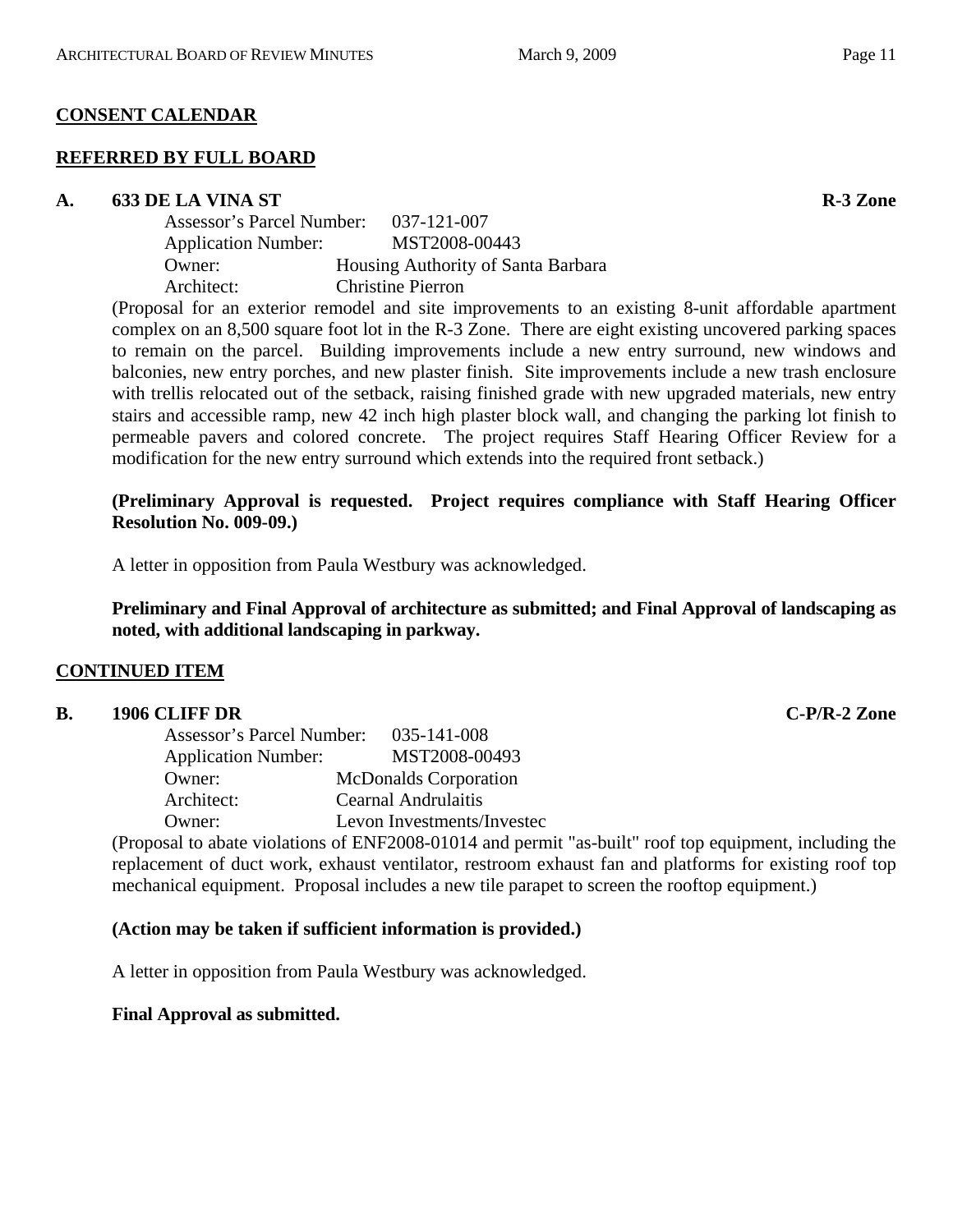# **NEW ITEM**

#### **C. 3735 STATE ST C-P/SD-2 Zone**

Assessor's Parcel Number: 051-590-033 Application Number: MST2009-00064 Owner: Wasem Family Partnership Applicant: Ross Mclaren Business Name: Educated Car Wash

(Proposal for a new EVR Phase II Upgrade to include the installation of a veeder-root carbon canister. The new equipment will be attached to a new 16 foot pole at the rear of an existing car wash/gas station and will connect to the existing vent risers. The upgrade is required by the Santa Barbara County Air Pollution Control District (APCD).)

#### **(Action may be taken if sufficient information is provided.)**

A letter in opposition from Paula Westbury was acknowledged.

**Final Approval with the condition to lower the veeder-root carbon canister by approximately 1 foot and run the graded vent line under the existing canopy.** 

#### **REFERRED BY FULL BOARD**

#### **D.** 3427 SEA LEDGE LN **A-1/SD-3** Zone

| Assessor's Parcel Number:  | 047-082-009                          |
|----------------------------|--------------------------------------|
| <b>Application Number:</b> | MST2006-00092                        |
| Owner:                     | Leon and Joyce Lunt                  |
| Architect:                 | Roteman, Eberhard & Associates       |
| Applicant:                 | <b>Bob Price, Roteman Architects</b> |
|                            |                                      |

(This is a revised project description. The proposal consists of the demolition of the existing 460 square foot attached two-car garage and 1,218 square feet of the existing residence in preparation for a remodel and two-story addition including 1,551 square feet for the first floor, 1,016 square for the second floor, a new 612 square foot basement and a new 540 square foot attached two-car garage for a net increase of 2,041 square feet all on a 32,189 square foot A-1/SD-3 zoned lot in the Hillside Design District and the Appealable Jurisdiction of the Coastal Zone. The project site is currently developed with a 2,954 square foot one-story single-family residence with an attached 460 square foot two-car garage. The proposal also includes resurfacing the existing 565 square foot deck and replacement of the guardrail, replacement of a retaining wall and the replacement of the existing septic system and drywells. When the project is complete, the development on the site will consist of a 5,455 square foot two-story residence which includes the 612 square foot basement and a 540 square foot attached two-car garage. Project Received Planning Commission Approval on 9/6/07 (Resolution No. 034-07).)

#### **(Preliminary Approval granted 3/24/08. Final Approval requested for Architecture and Landscaping.)**

A letter in opposition from Paula Westbury was acknowledged.

**Final Approval of Architecture as noted on plan sheet #A3.0 that the standing seam roof is acceptable, with the condition to use a matte finish; and Final Approval of Landscaping as noted on plan Sheet #A1.3, with the condition for the tree size to be 15 gallon minimum.**